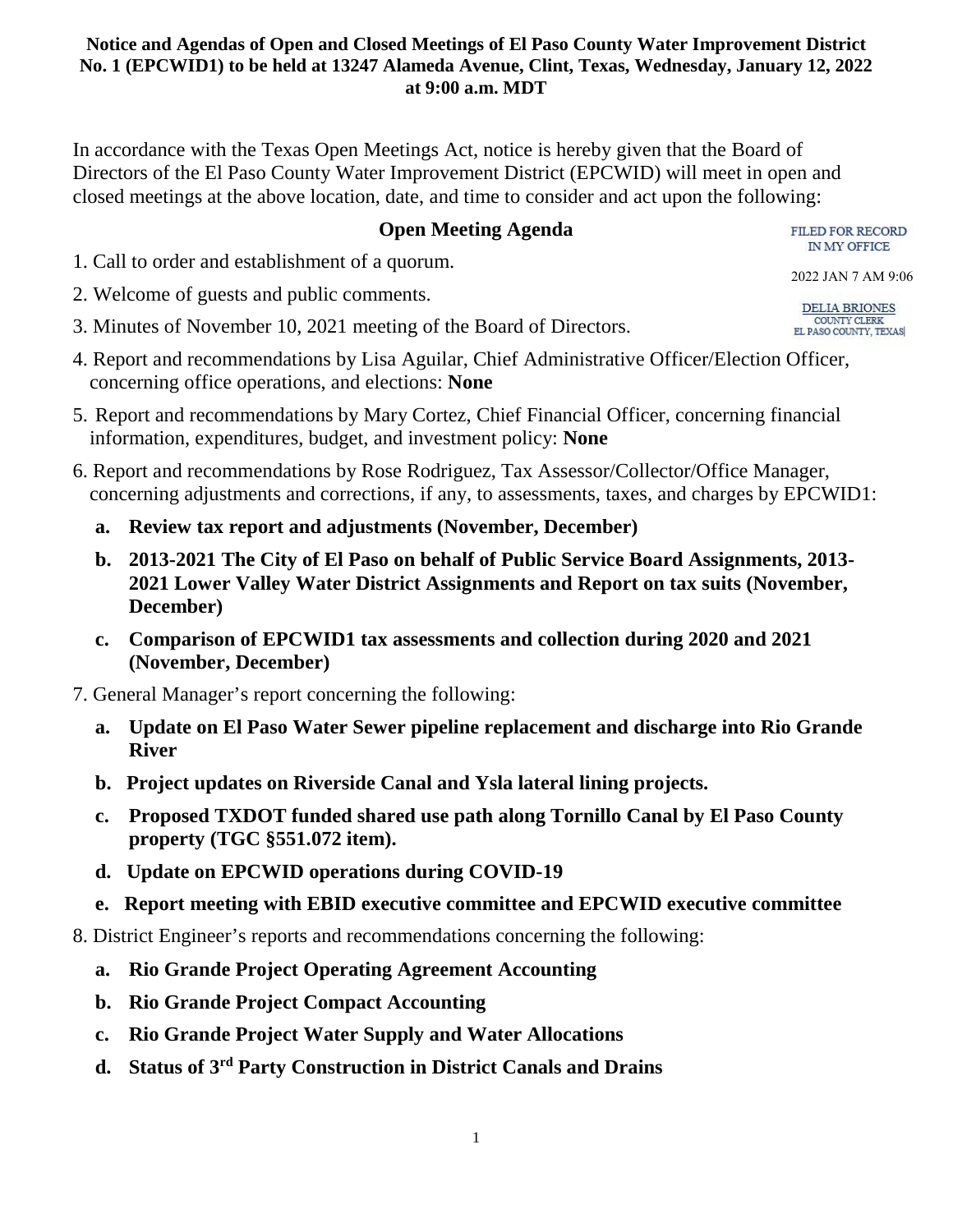- **e. District Policy regarding sale and 3rd party use of District property (TGC §551.072 item)**
- 9. Maintenance Manager's reports and recommendations concerning the following:

# **a. Drain maintenance program and water delivery system**

10. Water Master's reports and recommendations concerning the following:

# **a. Water use and availability**

- 11. Water delivery allocations to EPCWID1 water users and water available by contract: **None**
- 12. Subdivision Plats within District Boundary requirement in License Manual:
	- **a. Application 3090 by SOCORRO LOGISTICS LAND, LLC for Socorro Logistics Center Unit One for subdivision of irrigable land located near Nuevo Hueco Tanks Blvd and Mesa Drain**.
- 13. Applications for Licenses for Use of District Real Property:
	- **a. Application 1638, by El Paso Electric Company, for a 1-year license to access EPCWID right of way, district wide, for operation and maintenance of existing El Paso Electric Company electrical system**
	- **b. Application 3081, by Transtelco, Inc., for a 25-year-license to construct an aerial fiber optic cable system across the Mesa Drain (an irrigation canal) for approximately at Mauer Rd., approximately station 1074+94.69**
	- **c. Application 3101, by Spectrum Gulf Coast, LLC., for a 25-year license to construct an aerial fiber optic cable system across Tornillo Canal (an irrigation canal) at Shaffer Rd., approximately station 328+61**
	- **d. Application 3102, by Transtelco, Inc., for a 25-year-license to construct an aerial fiber optic cable system across the Alfalfa Lateral (an irrigation canal) for approximately west of Little Flower Rd., approximately station 1+90**
	- **e. Application 3103, by Transtelco, Inc., for a 25-year-license to construct an aerial fiber optic cable system parallel to the Mesa Drain (an irrigation canal) for approximately 444 feet west of Mauer Rd., approximately station 1074+46**
	- **f. Application 3106, by Conterra Ultra Broadband, LLC, for a 25-year license to construct an aerial fiber optic cable system across Franklin Drain (an irrigation canal) at Carl Longuemare Rd, approximately Station 373+97.93**
	- **g. Application 3107, by Conterra Ultra Broadband, LLC,or a 25-year license to construct an aerial fiber optic cable system across Franklin Drain (an irrigation canal) at Loya Rd. and Carl Longuemare Rd., approximately Station 333+63**
	- **h. Application 3112, by Spectrum Gulf Coast, LLC., for a 25-year license to construct an aerial fiber optic cable system across Tornillo Intercepting Drain (an irrigation canal) at Ivey League Rd., approximately station 28+32**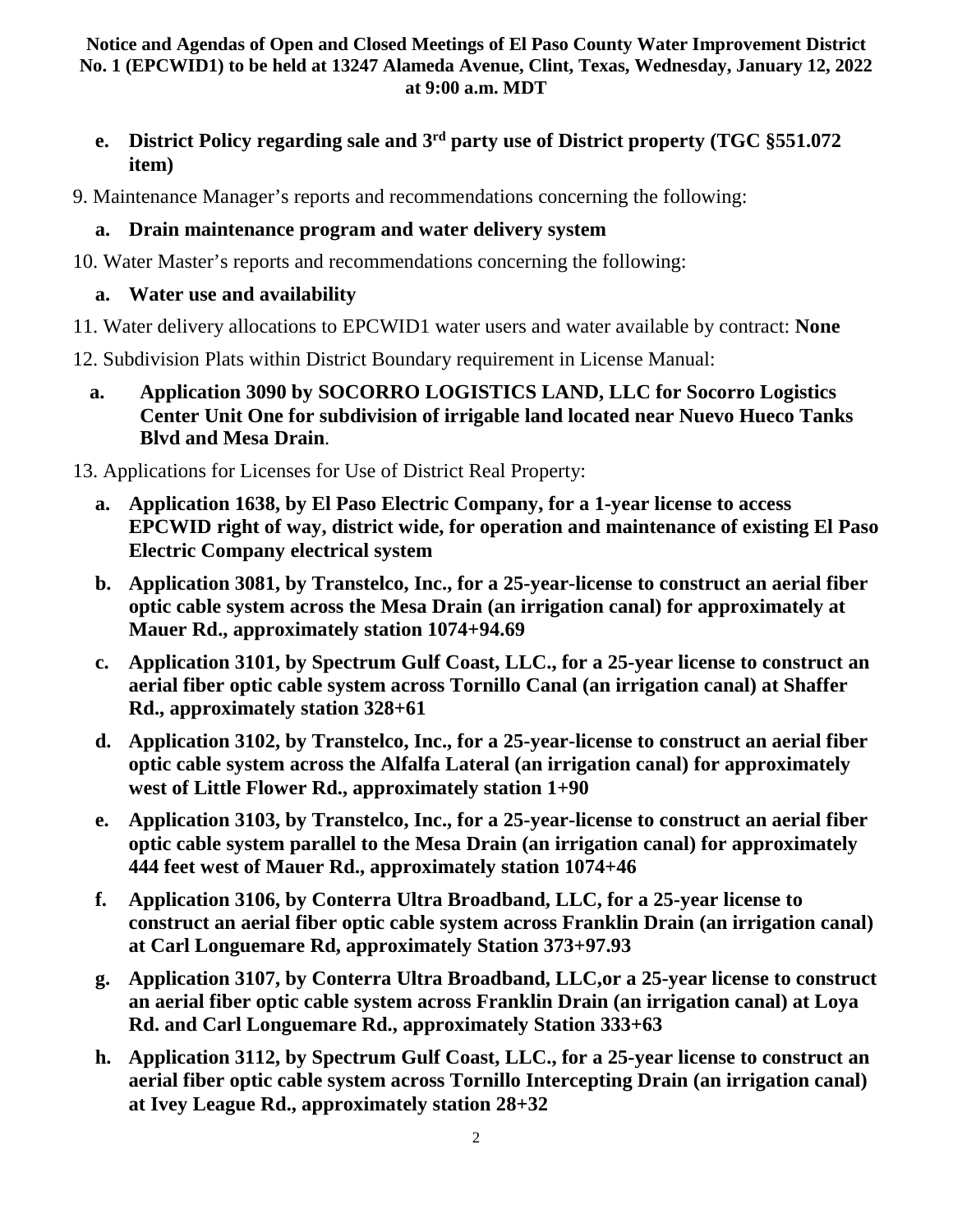- **i. Application 3113, by Spectrum Gulf Coast, LLC., for a 25-year license to construct an aerial fiber optic cable system across Tornillo Canal (an irrigation canal) at Ivey League Rd., approximately station 517+67**
- **j. Application 3114, by Spectrum Gulf Coast, LLC., for a 25-year license to construct an aerial fiber optic cable system across Tornillo Drain (an irrigation canal) at Ivey League Rd., approximately station 103+58**
- **k. Application 3115, by Spectrum Gulf Coast, LLC., for a 25-year license to construct an aerial fiber optic cable system across Malone Lateral (an irrigation canal) at Alameda Avenue, approximately station 54+30**
- **l. Application 3122, by Spectrum Gulf Coast, LLC., for a 25-year license to construct an aerial fiber optic cable system across Island Drain (an irrigation canal) at Fabens Island Rd., approximately station 305+57.53**
- **m. Application 3123, by Spectrum Gulf Coast, LLC., for a 25-year license to construct an aerial fiber optic cable system across Franklin Canal (an irrigation canal) at Herring Rd., approximately station 1299+74**
- 14. Sale of Surplus District Real Property under 49.226 of the Texas Water Code: **None**
- 15. Any or all of the items shown on the attached Closed Meeting Agenda.
- 16. Consideration of agenda items for next regular board meeting.
- 17. Adjournment.

At any time during the open meeting, the Board of Directors may retire into a closed meeting to discuss the subjects shown on the Closed Meeting Agenda after the presiding officer publicly announces that a closed meeting will be held; and identifies the section or sections of Chapter 551 of the Texas Government Code under which the closed meeting is held.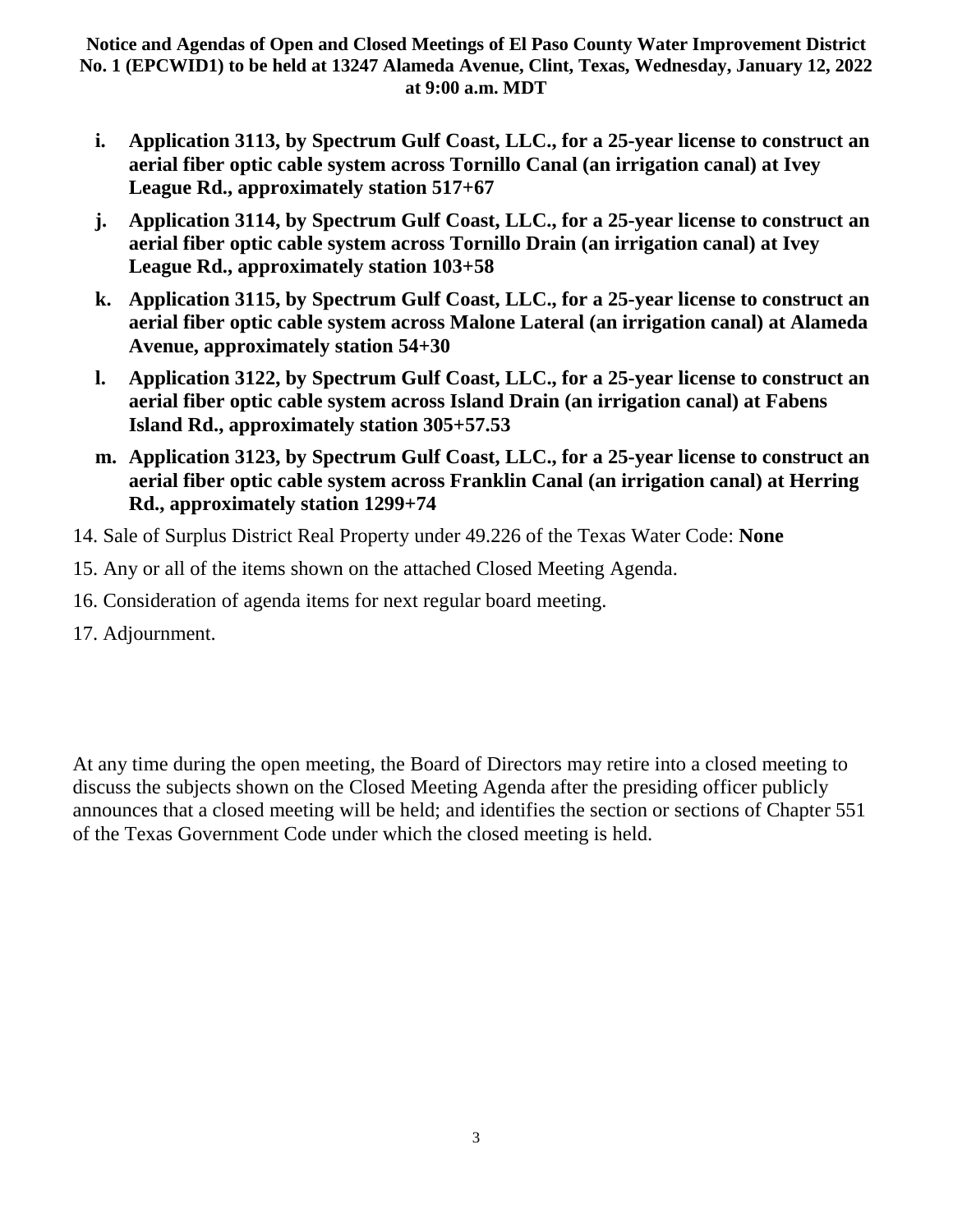# **Closed Meeting (Executive Session) Agenda**

- 1. Pursuant to Texas Gov. Code §551.071 the Board of Directors will conduct a private consultation with its attorneys seeking advice of such attorneys regarding the following pending or contemplated litigation; or settlement offer(s); or on the following matter(s) in which the duty of the attorneys to EPCWID1 under the Texas Disciplinary Rules of Professional Conduct of the State Bar of Texas clearly conflict with chapter 551 of the Texas Government Code:
	- **a. New Mexico Lower Rio Grande Water Rights Adjudication No. CV-96-888-SSI 97- 104/107.**
	- **b. Status of State of Texas v State of New Mexico and State of Colorado, No. 22O141 Original in the United States Supreme Court and Intervention by the United States.**
	- **c. State of New Mexico ex rel. Office of The New Mexico State Engineer, Plantiff-Appellee, v. Margie Garcia Oscar v. Butler, Rose Marie Arispe Butler and Sammie Singh, Defendants-Appellants, and Elephant Butte Irrigation District, et. al., Defendants No. A-1-CA-36269.**
	- **d. Albert Lopez & Lexby Lopez vs. City of El Paso, Texas, EPCWID#1, Mid-West Textile Company and Union Pacific Railroad Company, Cause No. 2017-DCV0065.**
	- **e. Rogelio Trevizo vs. El Paso County Water Improvement District #1, Cause No. 2019DCV1164.**
	- **f. ALLIANCE ESG, LLC d/b/a ALLIANCE ENVIRONMENTAL SERVICES GROUP and GERALD and CHRISTINE GOODWIN, Individually, Plaintiffs, vs. EL PASO COUNTY WATER IMPROVEMENT DISTRICT NO. 1, Defendant, Cause No. 2020DCV2782.**
- 2. Pursuant to Texas Government Code §551.072, the Board will conduct a closed meeting to discuss the licensing, sale, purchase, exchange, lease or value of real property as shown on the open meeting agenda under items 7, 8, 12, 13, and/or 14.
- 3. Pursuant to Texas Government Code §551.074, the Board will conduct a closed meeting to deliberate the appointment, employment, evaluation, reassignment, duties, discipline, or dismissal of the below indicated officer(s) or employee(s) of EPCWID1 indicated below:

### **None**

- 4. Pursuant to Texas Government Code §551.076, the Board will conduct a closed meeting to deliberate Security Devices or Security Audits.
- 5. Pursuant to Texas Government Code §551, the Board will conduct a closed meeting to receive advice regarding professional service contracts.